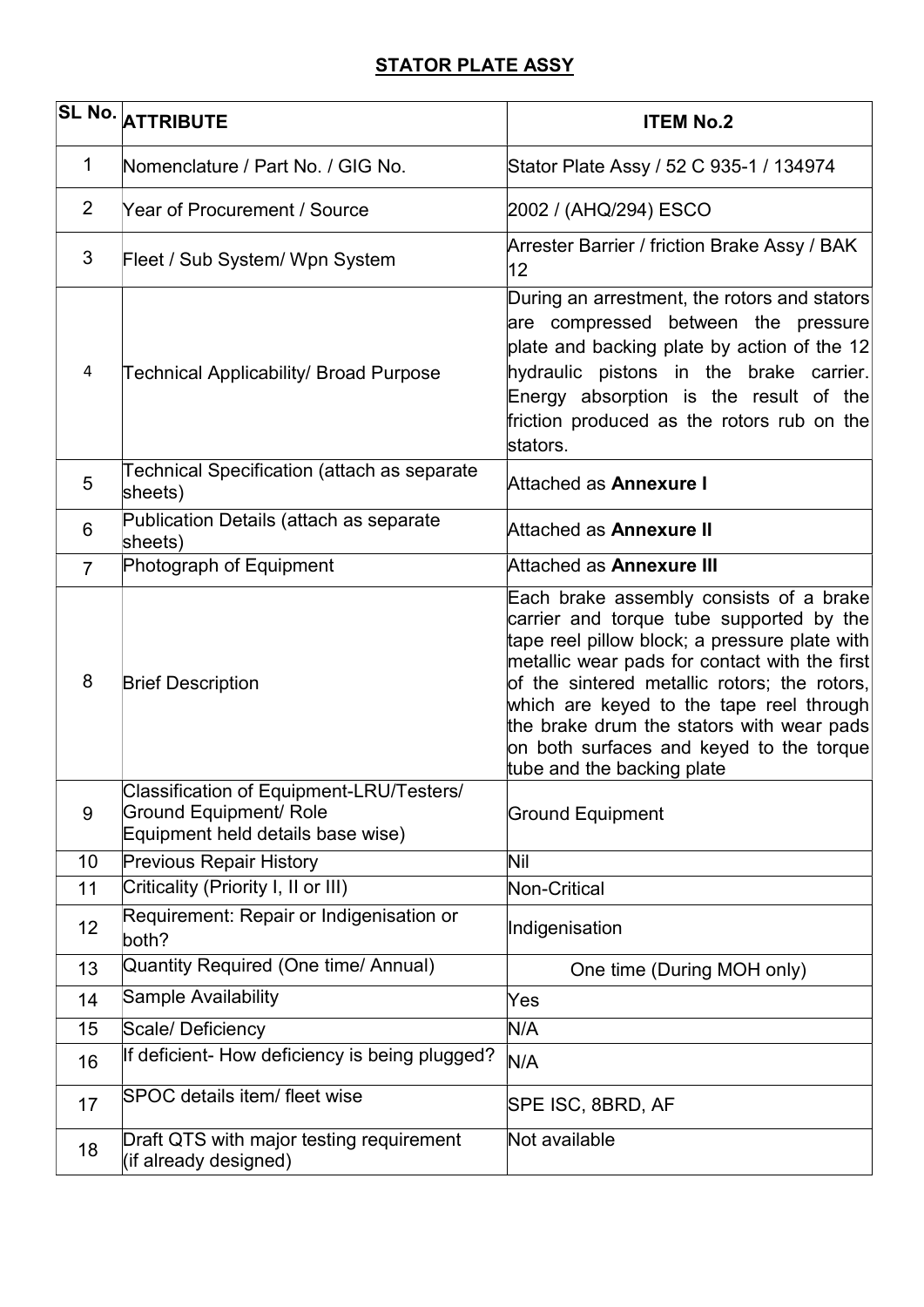|  | Any Other Relevant Information | -- |
|--|--------------------------------|----|
|--|--------------------------------|----|

Annexure 'l'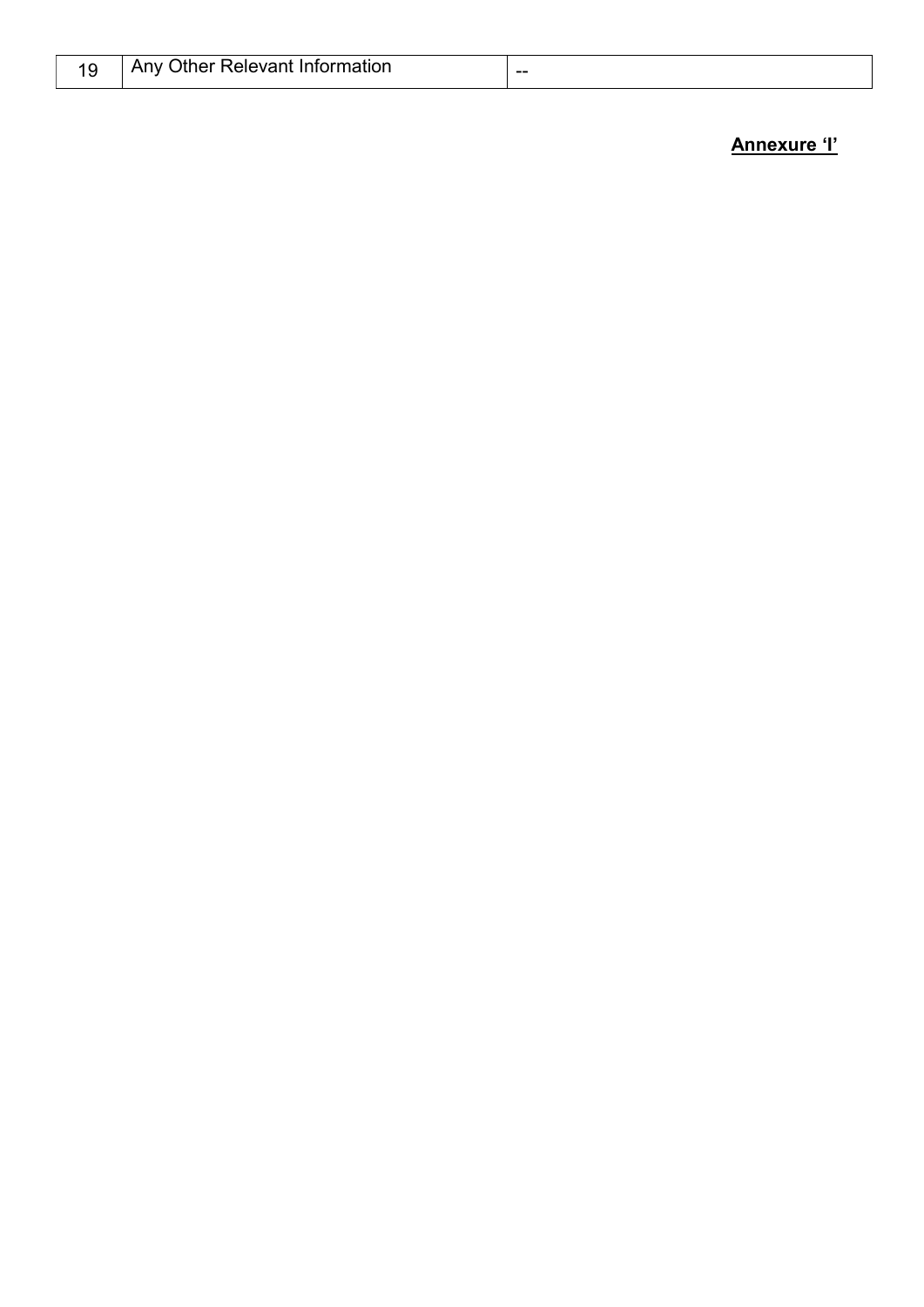| $\mathbf{G}$ | <b>AIRCRAFT</b><br><b>ARRESTING</b>                                                                                | <b>EQUIPMENT MANUAL</b>           |                          | Revision: 2<br>Date: 1 Jan 1984 |                |              |  |
|--------------|--------------------------------------------------------------------------------------------------------------------|-----------------------------------|--------------------------|---------------------------------|----------------|--------------|--|
| REF. NO.     | G+W PART NO.                                                                                                       | <b>DESCRIPTION</b>                |                          | <b>QUANTITY</b><br>B<br>D       |                |              |  |
| C100         |                                                                                                                    | SPARES, BAK-12 ABSORBER (Cont'd.) |                          |                                 |                | ON           |  |
| C141         | 5207491-1                                                                                                          | O/H KIT, Brake Carrier            | $\overline{a}$           | -                               | 3              | $\mathbf{A}$ |  |
| C142         | $52D373 - 1$                                                                                                       | <b>BRAKE, Rotor Assy.</b>         |                          | ۰                               | 16             | A            |  |
| C143         | 52C935-1                                                                                                           | BRAKE, Stator Assy.               | ۰                        | ٠                               | 14             | A            |  |
| C144         | $52C934 - 1$                                                                                                       | <b>BRAKE, Pressure Plate</b>      | ۰                        | $\overline{\phantom{a}}$        | 4              | $\mathbf{A}$ |  |
| C145         | 520672-1                                                                                                           | BRAKE, Backing Plate              | $\overline{\phantom{a}}$ | $\overline{\phantom{a}}$        | $\overline{z}$ | $\mathbb{A}$ |  |
| C146         | $520248 - 1$                                                                                                       | VALVE, Control (Gland Assy.)      | ۰                        |                                 | $\overline{2}$ | A            |  |
| C147         | 52810210-1                                                                                                         | O/H KIT, Control Valve            |                          | $\mathbf{1}$                    | $\overline{3}$ | A            |  |
| C148         | 52810203-1                                                                                                         | O/H KIT, Gear Box (Synchronizing) |                          | $\overline{\phantom{0}}$        | $\overline{2}$ | A            |  |
| C149         | 52W2291-7                                                                                                          | SWIVEL JOINT, Hydraulic           | ۰                        | 1                               | $\mathbf{1}$   | A            |  |
| C150         | 52810306-1                                                                                                         | O/H KIT, Swivel Joint             |                          |                                 | $\overline{2}$ | А            |  |
|              | Revision: 2<br><b>AIRCRAFT</b><br><b>EQUIPMENT MANUAL</b><br>Date: 1 Jan 1984<br><b>ARRESTING</b><br><b>SYSTEM</b> |                                   |                          |                                 |                |              |  |
| FIG. C141-1  |                                                                                                                    |                                   |                          |                                 |                |              |  |

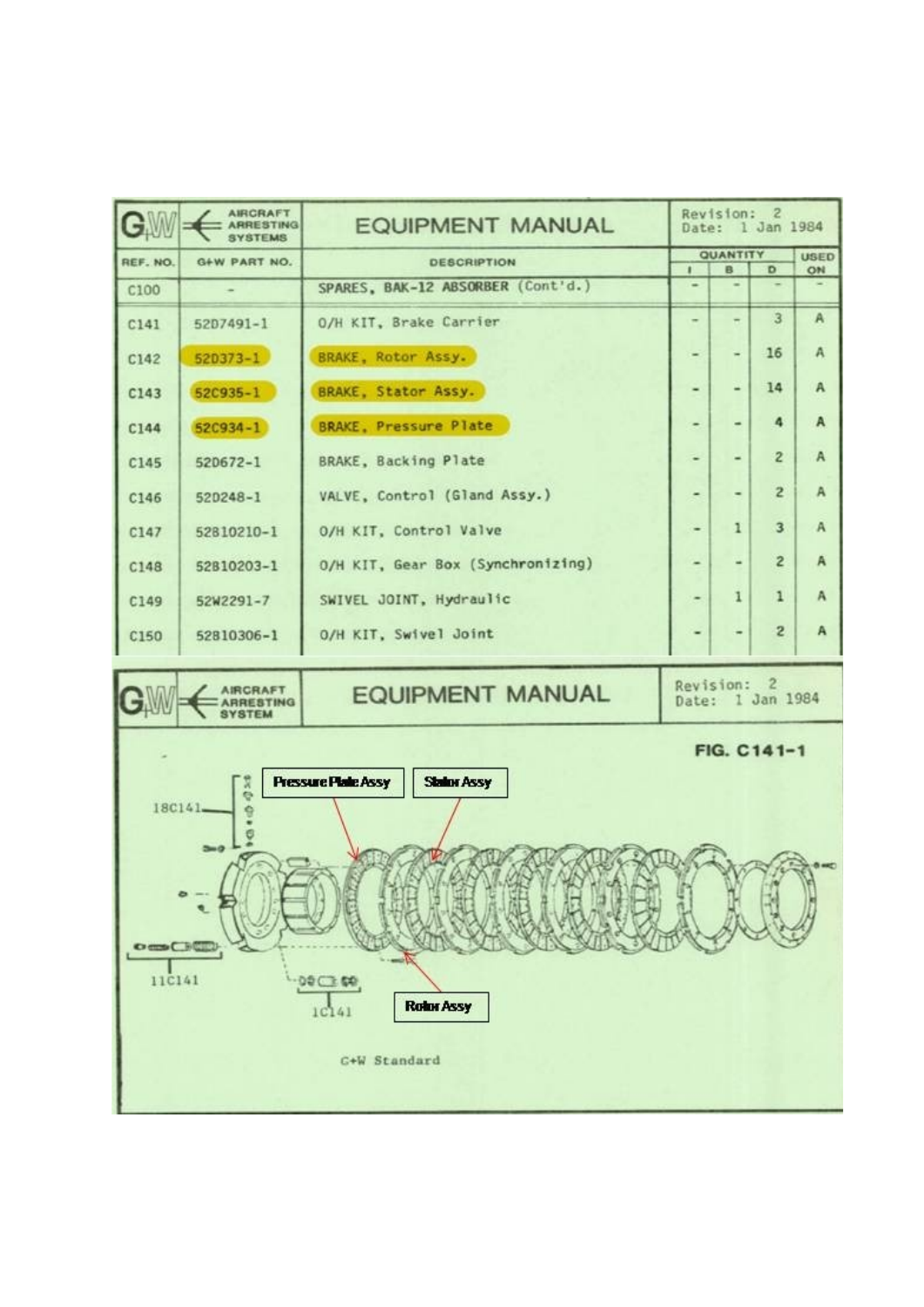Annexure 'II'

### TECHNICAL SPECIFICATION

**PART No:** 52 C 935-1

DESCRIPTION: Stator Plate Assy

GIG No: 134974

**INDIVIDUAL ITEM OR ASSEMBLY:** Individual Item

ITEM INDIGENSIATIOIN SAMPLE TYPE:

#### ANY INSCRIPTION ETC DETAILS ON THE ITEM IF ANY: NO INSCRIPTION

PURPOSE OF THE ITEM IN BROAD SENSE: During an arrestment, the rotors and stators are compressed between the pressure plate and backing plate by action of the 12 hydraulic pistons in the brake carrier. Energy absorption is the result of the friction produced as the rotors rub on the stators.

#### DIMENSIONS:

| <b>SL</b><br>No. | <b>ATTRIBUTES</b> | VALUES (Appx.) |
|------------------|-------------------|----------------|
|                  | OD                | 23.5 Inch      |
| 2.               | ID                | 15 Inch        |
| 3.               | <b>THICKNESS</b>  | 0.445 Inch     |

#### **TESTING UNIT/SECTION/BAY: 08 BRD/ABOD**